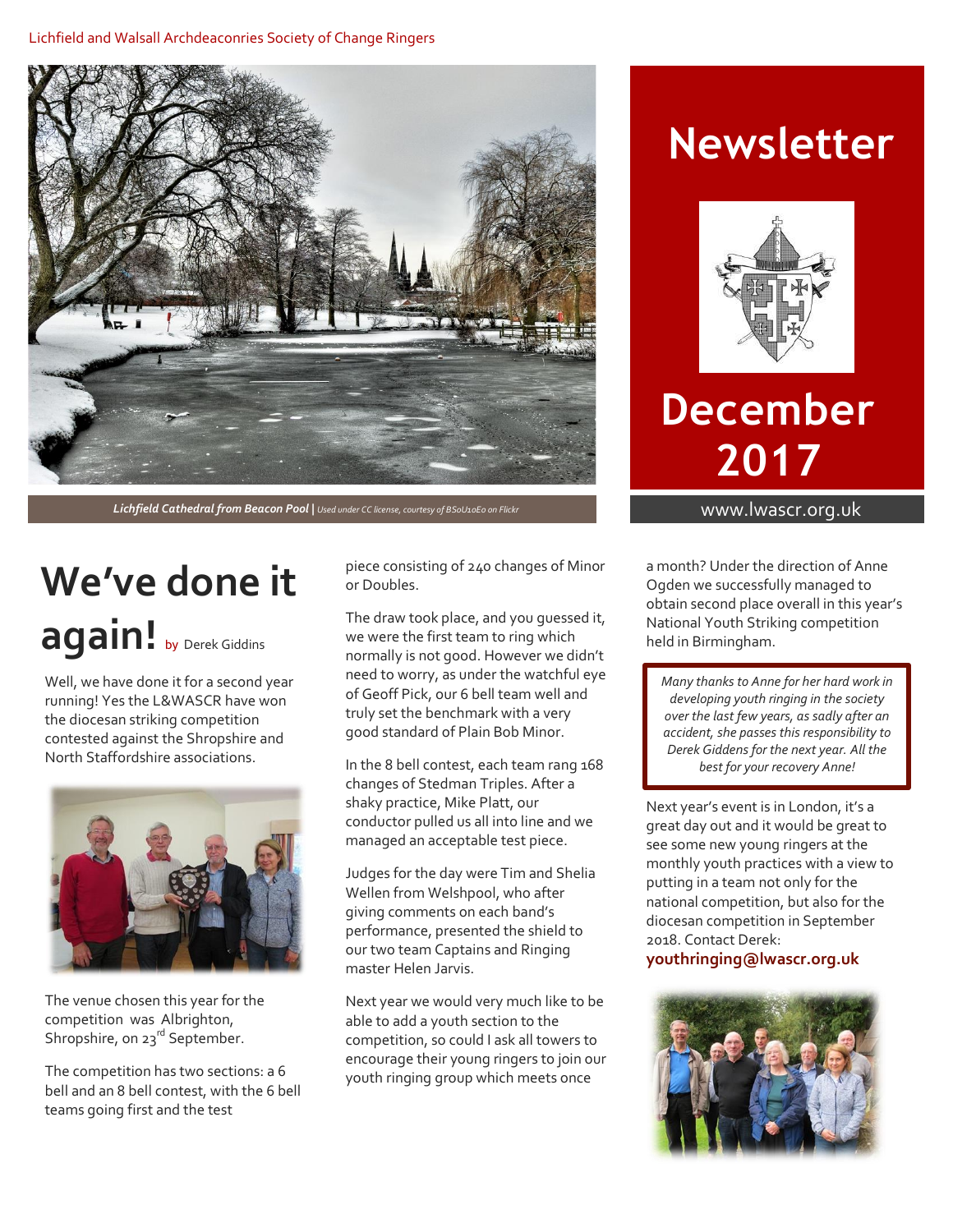# **Colton out and about** by

Tayeed MacPherson

For the third time, Jason Walker has kindly arranged a day out for us to ring in Hereford and surrounding area. Jason learned to ring at Colton and was a prominent member of the band until he moved to Bangor to study Music at the University of Wales. He now lives and works in Herefordshire.

The wind & rain didn't dampen our spirits as we made our way to our first tower. We were met by Jason & Nicky Aubrey (Captain of the bells for Hereford Cathedral) to ring at S. Mary, Marden where we felt at home with the newly refurbished six bells.

This was followed by the six bells at St Peter, Pipe & Lyde which are not rung regularly and required more effort to ring as they are on old fixtures and fittings (last re-hung in 1888).

We were ready by then for our bring & share lunch at Jason & Kris's home. Having consumed too many sandwiches and drinking several cups of tea, none of us felt ready to ring as we headed to Hereford where the towers were all within walking distance.

We enjoyed ringing on 8 bells at St. Nicholas and All Saints before braving the 218 steps to the ringing chamber at Hereford Cathedral.

With the help of local ringers, we all had a go at ringing rounds and call changes on 10 bells. With much

coaxing and encouragement from Nicky, a few of us rang the back stroke to the tenor bell (weighs nearly 34cwt and is about 500 years old).

The day was most enjoyable, our thanks go to the Hereford ringers who were very kind and made us feel at ease and very welcome.



From L to R: Norman, Beryl, Ken, Gwen, Polly, Jason, Brenda, Viv, Tayeed, Peter

# **Welcome to the new Ringing Master**

Helen Jarvis was nominated and elected Ringing Master for the Society at the recent AGM.

Helen writes a few words to introduce herself:

I learnt to ring at Bilston in 1973 and rang there until the late nineties when I joined the band at Lichfield Cathedral. For at least 35 years I have regularly been involved in teaching bell handling and find it very satisfying to see someone that I've taught make progress and enjoy their ringing. I look forward to meeting many of you over the next 12 months.



Contact Helen: **ringingmaster@lwascr.org.uk**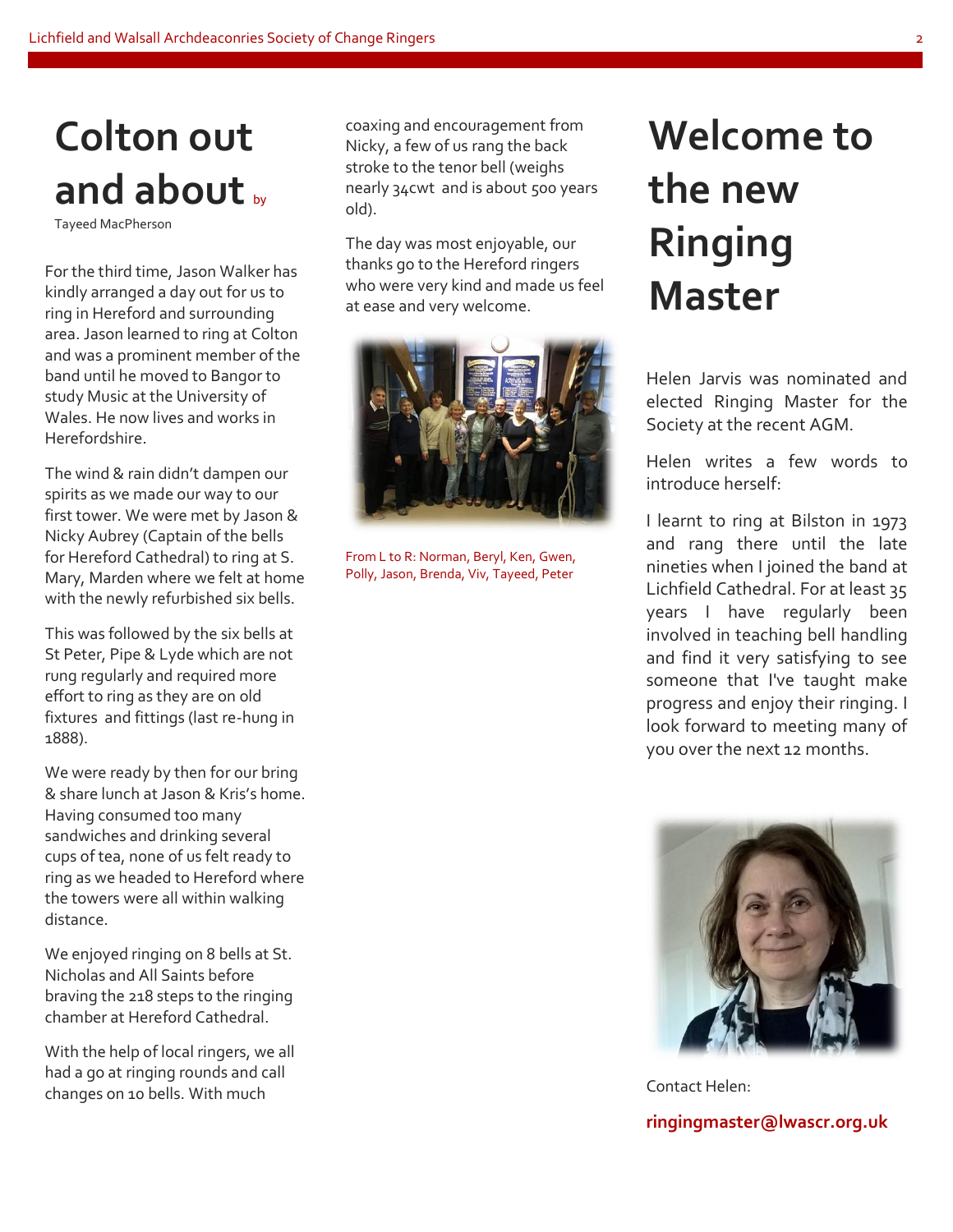### **The Gibson family of Wolverhampton**

by Lucy Smith

This was supposed to be the story of why a fellow ringer from Wolverhampton was awarded the Military Cross in WW1, but it developed a remarkable twist and become a fascinating picture of some of his family.

I did some research some time ago into our Society casualties in WW1 and have been pleased that local people have also tried to find out more about them, and have been most impressed and encouraged with the various ways they have been commemorated on the centenary of their deaths.

A list of known casualties was printed in the Society reports of the time, but it has to be borne in mind that of over 90 towers in our area only 34 had members, so it is almost certainly true to say that there are probably other local ringers who died whose names we do not know.

Another list was a Roll of Honour of 101 members who were on active service, or had served in the forces by the end of the war: 91 in the army, seven in the Royal Flying Corps or Royal Air Force and three in the Royal Navy. However, the list would have been changing constantly throughout the war and was reliant on accurate information given by each tower correspondent.

Three members, Leonard Bate of Kingswinford, William Wall of Rushall and Frank Ward of Willenhall are recorded as having received the

Military Medal and one man, Harold Deighton Gibson, the Military Cross. The cross was awarded to officers and the medal to other ranks, both given for acts of gallantry and outstanding bravery. I thought I would turn my attention to these awards and see if I could find out when and why they were given.

Although every award was published in "The London Gazette", the official journal of the government, details were scant. Unfortunately information on the acts of bravery for the Military Medal were not kept; thousands of awards were made and there were obviously more pressing matters of importance to see to. So, I concentrated on discovering more about Harold Deighton Gibson, the recipient of the Military Cross.



*St. Peter's church, Wolverhampton. Courtesy of Roger Kidd (cc license)*

He was a member of St Peter's, Wolverhampton band. Although he himself was born here, his family came from elsewhere; his father, Frederick John Gibson, was born in Chesterton on the outskirts of Cambridge in Cambridgeshire County gaol, where his father, Barnabas, was the Governor.

Frederick became a pharmacist by profession and eventually took over the long-established chemists and druggists at 93 Darlington Street, Wolverhampton, which I believe is now the premises of Age UK. It was here that Harold was born on the 18th July, 1893, later in the year

being baptised in St Peter's on the 1st November. He was one of the six children of Frederick and Gwenllian Bertha (her maternal grandfather was Welsh although she herself was born in Sheerness in Kent), the daughter of another chemist.

The siblings were given the names Mary Gwenllian, Ivor Frederick, Charles Prosser (Gwenllian's maiden name), Harold Deighton, Kathleen Wulfrun and Ida Gladys. On the 1911 census Harold was described as a bank clerk, a profession he was to pursue for the rest of his working life.

In 1912 Harold joined our Society (then called "The Society of Ringers for the Archdeaconry of Stafford" or "The Stafford Archdeaconry Society" for short) as a member of St Peter's band. On the 19th June, 1913 he rang the 4th in a peal of Grandsire Caters at St Peter's, conducted by the legendary Herbert Knight, with the footnote claiming it to be the first peal rung by an entirely local band. However, his life was soon to reach a dramatic hiatus with the declaration of war and his enlistment into the North Staffs Regiment.

Harold Deighton Gibson was mentioned twice in "The London Gazette": firstly in the edition of the 14th September, 1915, which says: "The Prince of Wales's (North Staffs. Regiment). Private H.D. Gibson, from the Staffs. Yeomanry to be Second Lieutenant. Dated 15th September 1915". According to the society report, he was in the 137th Trench Mortar Battery in the Staffs Yeomanry, North Staffordshire Regiment.

Harold Deighton Gibson was mentioned twice in "The London Gazette": firstly in the edition of the 14th September, 1915, which says: "The Prince of Wales's (North Staffs. Regiment). Private H.D. Gibson,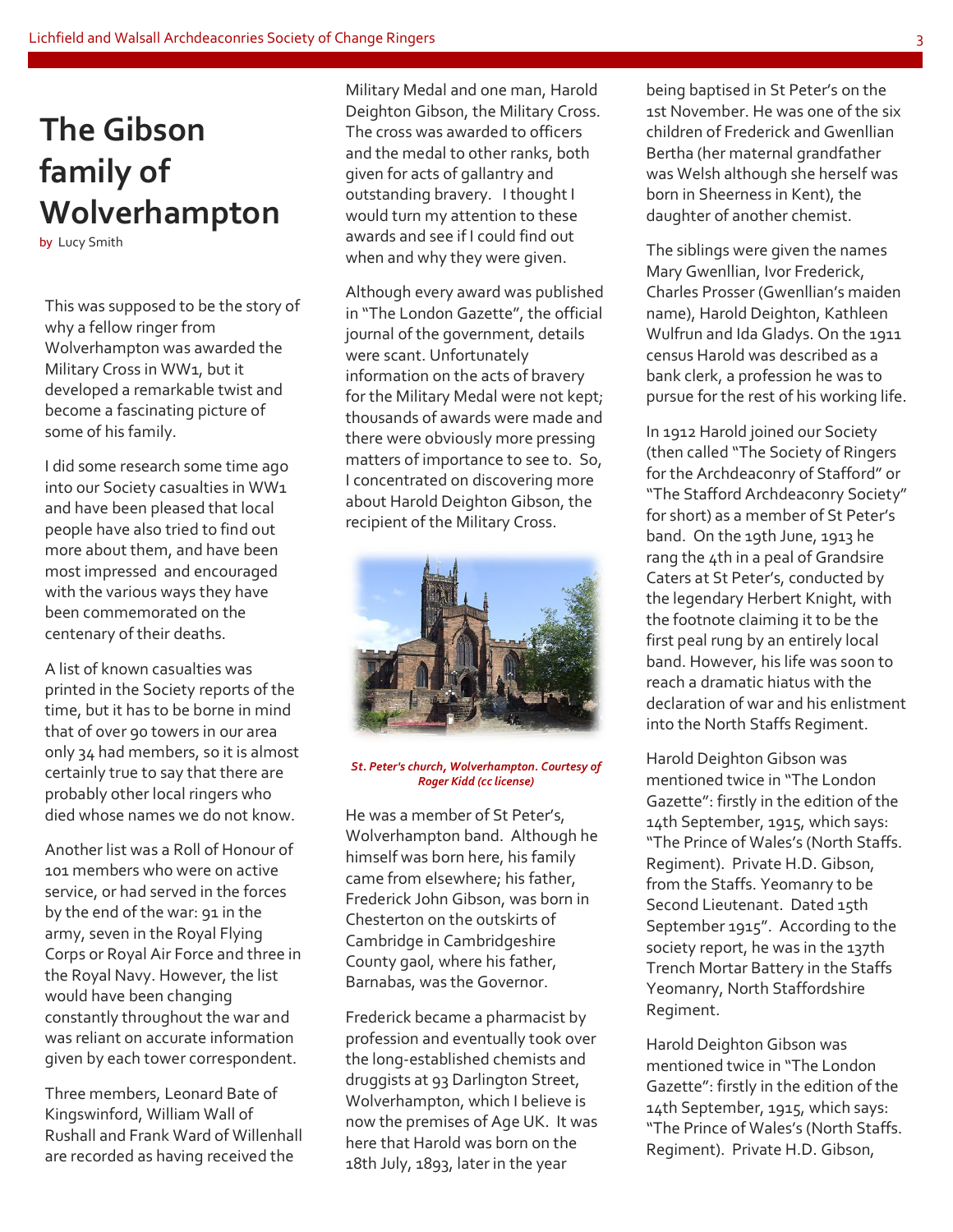from the Staffs. Yeomanry to be Second Lieutenant. Dated 15th September 1915". According to the society report, he was in the 137th Trench Mortar Battery in the Staffs Yeomanry, North Staffordshire Regiment.

The second instance was the citation about the medal:

"Military Cross: Supplement to the London Gazette, 26th July 1917

Second Lieutenant (acting Lieutenant) Harold Deighton Gibson, North Staffs. Regiment: For conspicuous gallantry and devotion to duty when in command of mortars during an attack upon enemy trenches. His forward guns were completely buried by hostile shelling, but he succeeded in bringing them back ready to fire again, although a terrific barrage was going on at the time. He also took charge of a party of infantry who were left without an officer, and led them forward and established bombing posts. He set a very fine example to all ranks".

It could not have been long after his return to civilian life that in 1918 he married Doris E. Phillips, the daughter of a furniture dealer and auctioneer whose family lived at 217 Tettenhall Road, Wolverhampton.

It is not clear whether he resumed his ringing after the war, but his name does not again appear in the Society Reports. It is difficult to learn much about his life at this time; however, he did resume his banking career, and was moved around the country, being in Lowestoft in 1921 and on the 1939 Register he and his wife were living in Chichester in Sussex, where he is described as a bank manager in the National Provincial Bank.

On this register his mother, Gwenllian, now a widow, was residing at 52 Waterloo Road, Wolverhampton, the 'proprietor of a chemist's' business'. She died in Wolverhampton in 1960, aged 63.

I thought that this was the end of the story, until I found a dramatic twist to the tale. Quite by chance, I came across a website called 'Wolverhampton's War' – Lost Voices from the Great War' which contains paragraphs about notable people connected with Wolverhampton, and included in them is a piece about Charles Prosser Gibson, the elder brother (by one year) of Harold. He won an exhibition to Dulwich College and enlisted in the Royal Engineers; he served in France from 1915 and was mentioned in despatches before he too was awarded the Military Cross. So far I have not traced this citation. How proud their family must have been to have two recipients of the M.C. Both brothers survived the war. In 1922 Charles married Ethel Annie Hughes, who lived in Penn.

However, Charles and Harold were not the only members of their family to make a mark on Wolverhampton's history, for their sister Mary became a well-known painter, exhibiting at the Royal Academy of Arts during the 1940s and 1950s. and frequently in Birmingham and Wolverhampton. She belonged to a group of artists who met regularly in Wolverhampton. A painting of her by Robert Jackson Emerson was presented to Wolverhampton Art Gallery and this can be seen on the internet. She also taught leatherwork, needlework and bookbinding at Wolverhampton School of Art. She was living with her mother in 1939.

Harold and Doris must have moved to Devon at some point, as Doris

died in the Bideford area in 1984 and Harold in the Exeter area in 1975. Charles died in Bridport in 1978.

There are still unanswered questions to solve, as well as the exact details of the two awards. Did the other three siblings make their mark on Wolverhampton society in any way? (Ivor was a housemaster at Charterhouse School in 1939) Did Ivor and Charles learn to ring? Above all I am intrigued why Harold was given the middle name Deighton! (I do have an idea about that, but it is nothing to do with this story....)



*The Military Cross*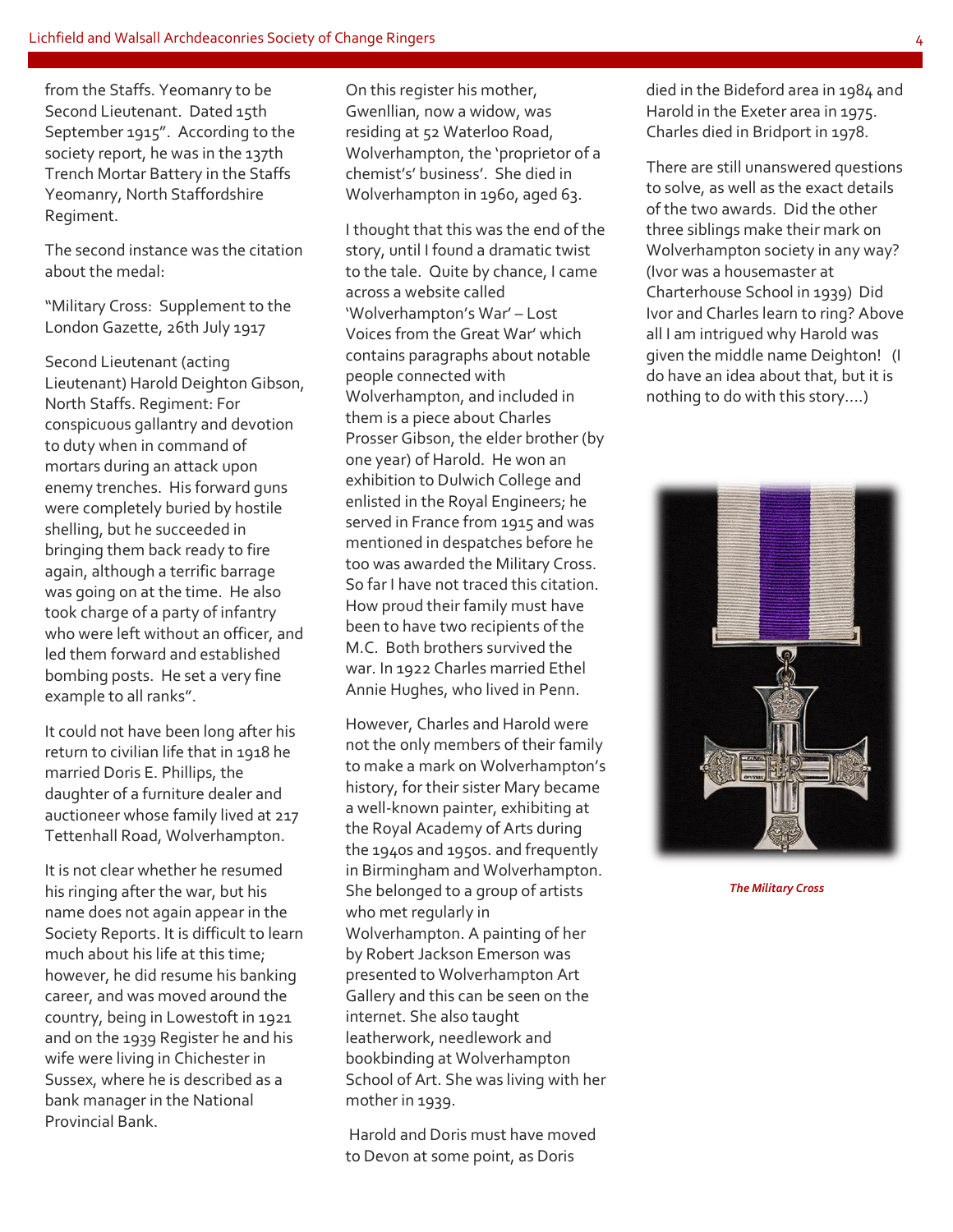#### **Remembering Howard Burton of Rushall** by Ann Jones

At Noon on  $14^{th}$  October, 2017 we rang our bells to commemorate one hundred years since the death of a Rushall ringer, killed in World War One.

Born in 1896, Howard Burton (recorded as a member of the Staffordshire Archdeaconry Society of Bell Ringers in 1912), was working as an errand boy when he enlisted and was the son of William Alfred and Annie Florence Burton, of 64, Emery St., Walsall.

He gained the rank of Second Lieutenant in the Third Battalion, the South Staffordshire Regiment and is buried in Dozinghem Military Cemetery, Belgium. We rang rounds, 21 rounds of Queens, 21 rounds of Kings and tolled the tenor 21 times to mark his age when he died. We also honoured a great uncle of Diana Wilkes, also killed in 1917, Charles R. White.



*The grave of Howard Burton*

#### **New members congratulations!**



Congratulations to the new Society members elected at the Womborne and Trysull meeting in November.

These are (l-r):

Helen Glover (Penn), Robert Turner (Trysull) and Linda Gatehouse (Bloxwich)

## **A Cambridge Minor triple at Drayton Bassett**

Well done to the ringers that took part in the three quarter peals of Cambridge Surprise Minor at Drayton Bassett on  $25^{\text{th}}$  November. Two of the quarters included firsts of treble bob - for Kevin T Jackson and Andy Hardy.

The first quarter was in memory of four-legged friend Bella (pictured)